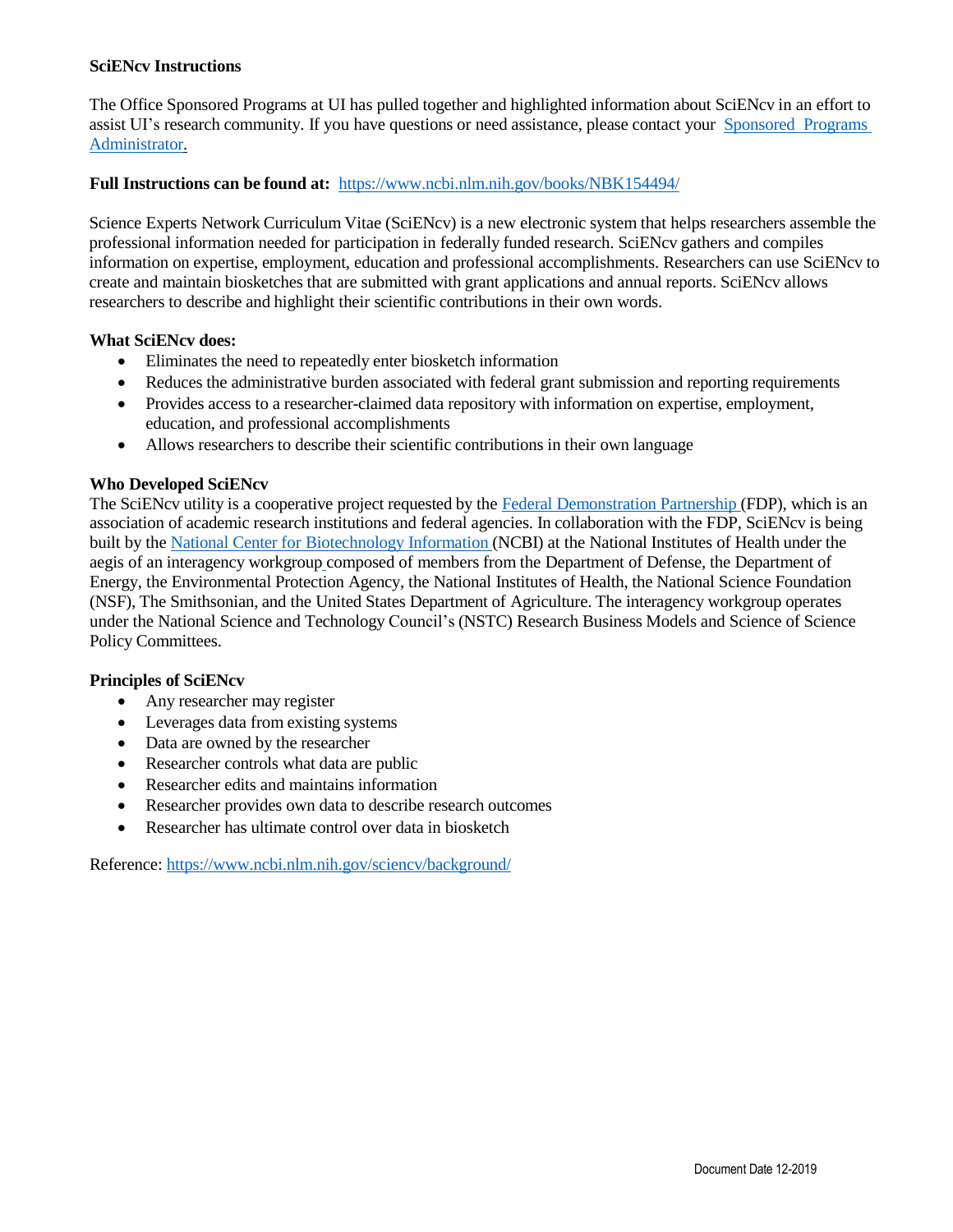## **Step-by-step Access to SciENcv**

1. If you already have a login for NCBI, start here [https://www.ncbi.nlm.nih.gov/account/,](https://www.ncbi.nlm.nih.gov/account/) otherwise, if you need to create an account, start here: [https://www.ncbi.nlm.nih.gov/sciencv/,](https://www.ncbi.nlm.nih.gov/sciencv/) and follow the instructions below:



If your login method brings you to this landing page, **select MyNCBI**. Otherwise, see the landing page in step 1 of the next section, **Linking Your Accounts.**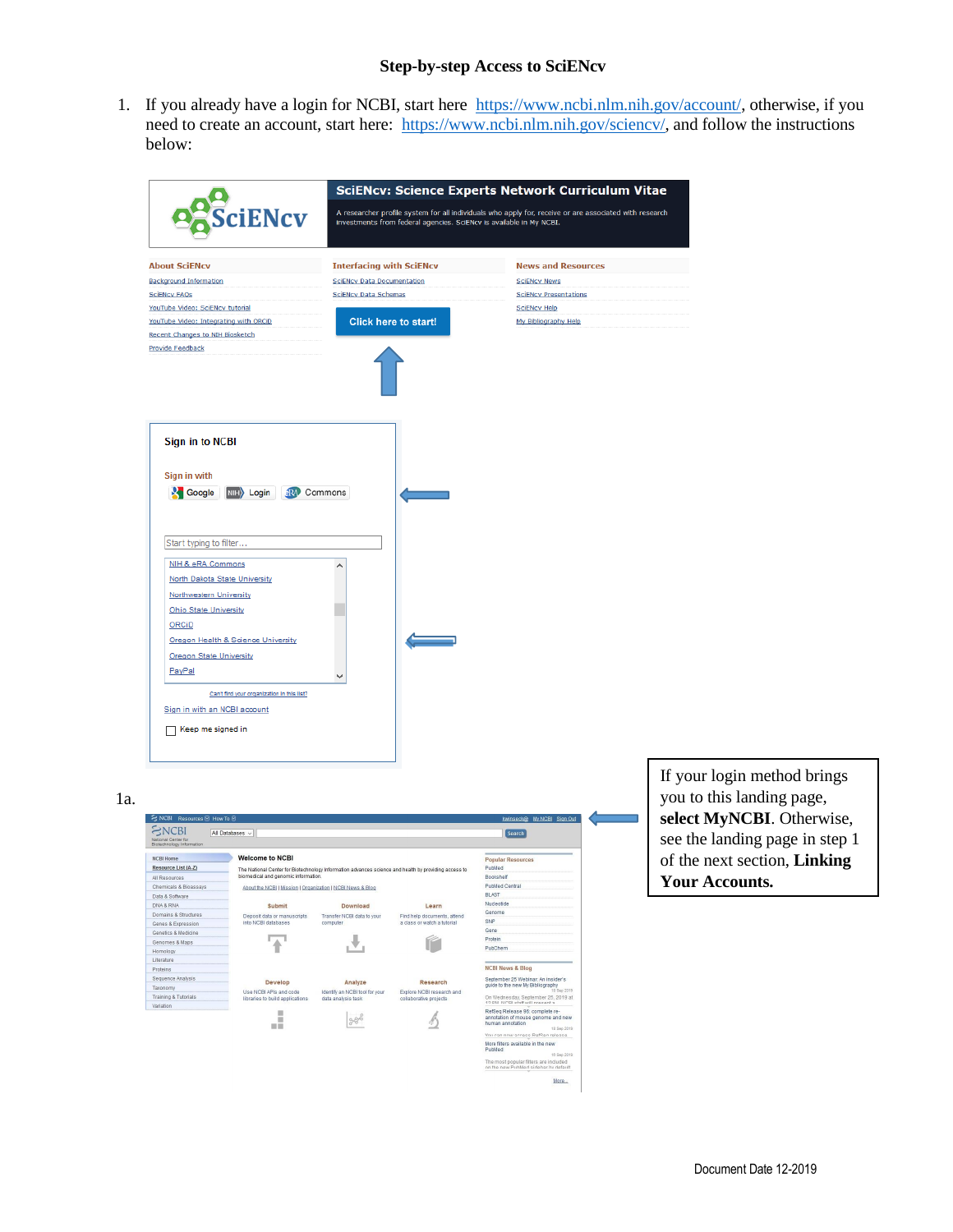- 1) Link your accounts by **clicking your user name** in the upper right-hand corner.  $\mathcal{S}$  NCBI Resources  $\odot$  How To  $\odot$ kwinseck@ My NCBI Sign Out
- 2) **Select Change** under linked accounts.

Linked accounts You can sign in via these 3rd-parties. Contact the 3rd party for sign-in related issues.

| eRA Login                   | kristi.winseck@colorado.edu (currently signed in via this method) |  |
|-----------------------------|-------------------------------------------------------------------|--|
| University of Colorado at   | Kristi. Winseck@Colorado.EDU                                      |  |
| <b>Boulder</b>              | ORCID                                                             |  |
| 0000-0003-4169-9850         | <b>National Science Foundation</b><br>(NSF)                       |  |
| kristi.winseck@colorado.edu |                                                                   |  |
|                             | Change                                                            |  |

3) **Search** for the account name you'd like to link and then **follow the instructions** on the link.

| SNCBI Resources <b>⊙</b> How To <b>⊙</b>                                                                                                            |                                                                                                                                                                                                                                                                                                                                              |                                                                      |                                                                   |  |
|-----------------------------------------------------------------------------------------------------------------------------------------------------|----------------------------------------------------------------------------------------------------------------------------------------------------------------------------------------------------------------------------------------------------------------------------------------------------------------------------------------------|----------------------------------------------------------------------|-------------------------------------------------------------------|--|
| My NCBI » Linked Accounts                                                                                                                           |                                                                                                                                                                                                                                                                                                                                              |                                                                      |                                                                   |  |
| <b>Linked Accounts</b><br>New account successfully linked.                                                                                          | If you are signed in to an account from one of these organizations, you can link it to your My NCBI account.<br>You can sign in to My NCBI without entering your usemame and password as long as you are signed in to any<br>of these organizations' web sites. You can also share your bibliography and other data with the linked account. |                                                                      | You will be able to<br>see which accounts<br>you've linked. Click |  |
| <b>Your Linked Accounts</b>                                                                                                                         |                                                                                                                                                                                                                                                                                                                                              |                                                                      | on the red X to                                                   |  |
| · eRA Login (kathryn.snider@colorado.edu)<br>$\bullet$ ORCiD                                                                                        | $\overline{\mathsf{x}}$<br>$\overline{\mathsf{x}}$                                                                                                                                                                                                                                                                                           |                                                                      | unlink accounts.                                                  |  |
| Return to your Account Settings page                                                                                                                |                                                                                                                                                                                                                                                                                                                                              |                                                                      |                                                                   |  |
| <b>All Available Partner Accounts</b>                                                                                                               |                                                                                                                                                                                                                                                                                                                                              |                                                                      |                                                                   |  |
| to that organization's login page to log in. You will then see that account listed above under Your Linked<br>Accounts.<br>Search for account name: | To link your My NCBI account to one of these partner organizations, click on its link. If necessary, you will go                                                                                                                                                                                                                             | <b>Your Linked Accounts</b>                                          |                                                                   |  |
| <b>Login Account Options</b>                                                                                                                        |                                                                                                                                                                                                                                                                                                                                              | · eRA Login (kristi.winseck@colorado.edu)                            |                                                                   |  |
| Account                                                                                                                                             | $\div$ Category                                                                                                                                                                                                                                                                                                                              |                                                                      |                                                                   |  |
| <b>Arizona State University</b><br>Azusa Pacific University<br><b>Boise State University</b>                                                        | <b>Research Organizations</b><br><b>Research Organizations</b><br><b>Research Organizations</b>                                                                                                                                                                                                                                              | . University of Colorado at Boulder<br>(Kristi.Winseck@Colorado.EDU) |                                                                   |  |
| <b>Boston University</b>                                                                                                                            | <b>Research Organizations</b>                                                                                                                                                                                                                                                                                                                | $\cdot$ ORCID                                                        |                                                                   |  |
| <b>Brown University</b>                                                                                                                             | <b>Research Organizations</b>                                                                                                                                                                                                                                                                                                                |                                                                      |                                                                   |  |
| California Institute of Technology<br><b>Carnegie Mellon University</b>                                                                             | <b>Research Organizations</b><br><b>Research Organizations</b>                                                                                                                                                                                                                                                                               | . National Science Foundation (NSF)                                  |                                                                   |  |
| Case Western Reserve University                                                                                                                     | <b>Research Organizations</b>                                                                                                                                                                                                                                                                                                                | (kristi.winseck@colorado.edu)                                        |                                                                   |  |
| Cincinnati Children's Hospital Medical Center                                                                                                       | <b>Research Organizations</b>                                                                                                                                                                                                                                                                                                                |                                                                      |                                                                   |  |
| Colorado Ctata Linkaraitu.                                                                                                                          | <b>Denomia Organizations</b>                                                                                                                                                                                                                                                                                                                 |                                                                      |                                                                   |  |

4) As you link your accounts, you may get messages that look similar to this; make sure you authorize so that the records can "talk" to each other.

| ORCID                                   | <b>Kristi Winseck</b><br>https://orcid.org/0000-0003-4169-9850                                                        |
|-----------------------------------------|-----------------------------------------------------------------------------------------------------------------------|
|                                         | (Not You)                                                                                                             |
|                                         | National Center for Biotechnology Information <sup>O</sup><br>has asked for the following access to your ORCID Record |
|                                         |                                                                                                                       |
|                                         |                                                                                                                       |
|                                         | Read your information with visibility set to Trusted Parties                                                          |
|                                         |                                                                                                                       |
|                                         | This application will not be able to see your ORCID password or any                                                   |
|                                         | other information in your ORCID record with visibility set to Only me.                                                |
| Organizations in your account settings. | You can manage permission granted to this and other Trusted                                                           |
|                                         |                                                                                                                       |
|                                         | Authorize                                                                                                             |
|                                         | Denv                                                                                                                  |

T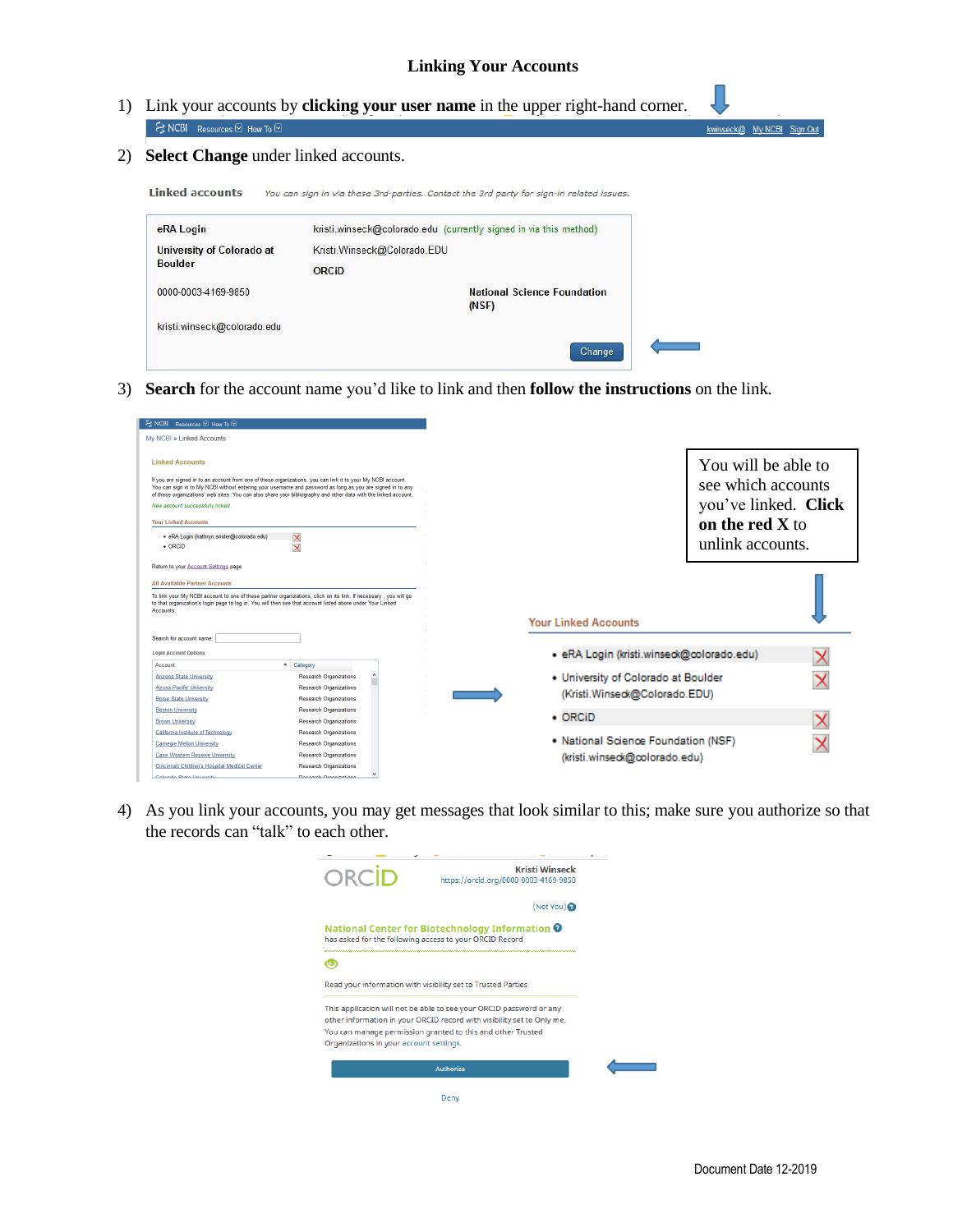- 1) If you've already built your record, skip to the next section, **Building your Biosketch through SciENcv**.
- 2) To build your record using your ORCID account, see the next section, **Building your Biosketch through SciENcv** to pull in information from your ORCID – once records are loaded from ORCID, they will also reside in the My Bibliography section.
- 3) To build your record manually, follow the instructions below:

|                                                                                             | <b>My NCBI</b>                                                                                                                                                                                                                                                                                     | Customize this page   NCBI Site Preferences   Video Overview   Help                                                                  |
|---------------------------------------------------------------------------------------------|----------------------------------------------------------------------------------------------------------------------------------------------------------------------------------------------------------------------------------------------------------------------------------------------------|--------------------------------------------------------------------------------------------------------------------------------------|
|                                                                                             | $\rightarrow$ X<br><b>Search NCBI databases</b>                                                                                                                                                                                                                                                    | $\sim$ X<br><b>Saved Searches</b>                                                                                                    |
|                                                                                             | Search: PubMed<br>$\mathcal{A}$<br>Search                                                                                                                                                                                                                                                          | You don't have any saved searches yet.<br>Go and greate some saved searches in PubMed or our other databases.                        |
| If you choose not to                                                                        | Hint: clicking the "Search" button without any terms listed in the search box will transport you<br>to that database's homepage.                                                                                                                                                                   | Manage Saved Searches »                                                                                                              |
| use ORCID to build                                                                          |                                                                                                                                                                                                                                                                                                    | $\sim$ X<br><b>Collections</b>                                                                                                       |
| your SciENcv file,                                                                          | $\blacksquare$<br><b>My Bibliography</b>                                                                                                                                                                                                                                                           | All bibliographies and Other citations are now in My Bibliography                                                                    |
|                                                                                             | Your bibliography contains no items                                                                                                                                                                                                                                                                | <b>Collection Name</b><br>Settings/Sharing<br>Type<br>tems<br><b>Favorites</b><br>edit 0<br><b>C</b> Private<br>Standard             |
| you can build your                                                                          | Your bibliography is private.<br>Manage My Bibliography.a                                                                                                                                                                                                                                          | <b>Manage Collections »</b>                                                                                                          |
| bibliography through                                                                        | $\sim$ X<br><b>Recent Activity</b>                                                                                                                                                                                                                                                                 | $\sim$ X<br><b>Filters</b>                                                                                                           |
| My Bibliography.                                                                            | Time<br>Database<br>Term<br>Type                                                                                                                                                                                                                                                                   | Filters for: PubMed<br>$\dot{\mathbf{v}}$                                                                                            |
|                                                                                             | SciENcv - My NCBI Help<br>4:18 PM<br><b>Books</b><br>record                                                                                                                                                                                                                                        | You do not have any active filters for this database.<br>Add filters for the selected database                                       |
|                                                                                             | Clear Turn Off<br>See All Recent Activity »                                                                                                                                                                                                                                                        | <b>Manage Filters »</b>                                                                                                              |
|                                                                                             |                                                                                                                                                                                                                                                                                                    | $\sim$ X<br><b>SciENcv</b>                                                                                                           |
|                                                                                             |                                                                                                                                                                                                                                                                                                    | Click here to create a new CV.                                                                                                       |
| When adding<br>from a file,<br>you can use<br>only .ris, .txt,<br>.nbib                     | $\clubsuit$ Manage citations $\vee$<br>$\bm{\bm{\pm}}$ Add citations $\vee$<br>$\blacktriangledown$ Filter citations $\vee$<br><b>From PubMed</b><br>From a file<br><b>Winseck K. Test Artid</b><br>March;                                                                                         | <b>Search citations</b><br><b>Search</b><br>5 citations, Sort by newest to oldest $\backsim$<br><b>Public Access Compliance</b><br>ø |
| When adding<br>through PubMed,<br>you can search by<br>search by topic,<br>title or author. | <b>Manually</b><br><b>Add PubMed Citations to My Bibliography</b><br>Search term<br>This tool will help you to quickly find and add PubMed items to your My Bibliography collection.<br>Enter your search terms in the query box, above and click on the "Search" button to execute the<br>search. | Not defined [Edit Status]<br><b>Search PubMed</b>                                                                                    |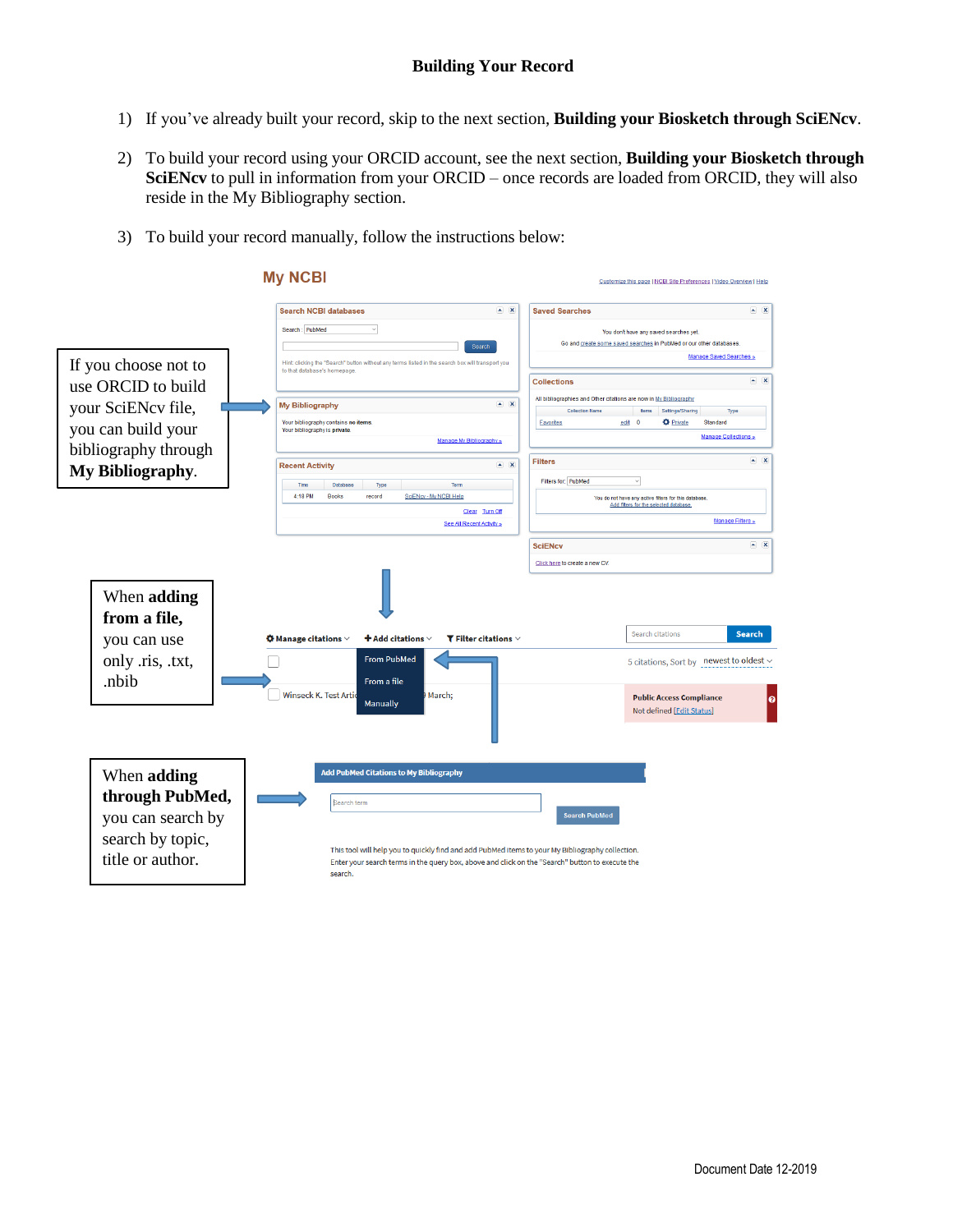# **Building your Biosketch through SciENcv**

# **My NCBI**

#### Customize this page | NCBI Site Preferences | Video Overview | Help

|                                                                          | <b>Search NCBI databases</b>                                                                     |                        |                          | $\sim$ X                                    |   |                  | <b>Saved Searches</b> |                                                                     |                                        |                  |                         | $\sim$ X                                         |
|--------------------------------------------------------------------------|--------------------------------------------------------------------------------------------------|------------------------|--------------------------|---------------------------------------------|---|------------------|-----------------------|---------------------------------------------------------------------|----------------------------------------|------------------|-------------------------|--------------------------------------------------|
| Search: PubMed                                                           | $\checkmark$                                                                                     |                        |                          |                                             |   |                  |                       | You don't have any saved searches yet.                              |                                        |                  |                         |                                                  |
|                                                                          |                                                                                                  |                        |                          | Search                                      |   |                  |                       | Go and create some saved searches in PubMed or our other databases. |                                        |                  |                         |                                                  |
|                                                                          | Hint: clicking the "Search" button without any terms listed in the search box will transport you |                        |                          |                                             |   |                  |                       |                                                                     |                                        |                  | Manage Saved Searches » |                                                  |
| to that database's homepage.                                             |                                                                                                  |                        |                          |                                             |   |                  |                       |                                                                     |                                        |                  |                         |                                                  |
|                                                                          |                                                                                                  |                        |                          |                                             |   |                  | <b>Collections</b>    |                                                                     |                                        |                  |                         | $\left  \bullet \right $ $\left  \times \right $ |
|                                                                          |                                                                                                  |                        |                          | $\sim$ X                                    |   |                  |                       | All bibliographies and Other citations are now in My Bibliography   |                                        |                  |                         |                                                  |
| <b>My Bibliography</b>                                                   |                                                                                                  |                        |                          |                                             |   |                  |                       | <b>Collection Name</b>                                              | Items                                  | Settings/Sharing | Type                    |                                                  |
| Your bibliography contains no items.<br>Your bibliography is private.    |                                                                                                  |                        |                          |                                             |   | <b>Favorites</b> |                       | edit                                                                | $\mathbf 0$                            | <b>O</b> Private | Standard                |                                                  |
|                                                                          |                                                                                                  |                        | Manage My Bibliography » |                                             |   |                  |                       |                                                                     |                                        |                  | Manage Collections »    |                                                  |
| <b>Recent Activity</b>                                                   |                                                                                                  |                        |                          | $\sim$ X                                    |   | <b>Filters</b>   |                       |                                                                     |                                        |                  |                         | $\sim$ X                                         |
|                                                                          |                                                                                                  |                        |                          |                                             |   |                  | Filters for: PubMed   | $\checkmark$                                                        |                                        |                  |                         |                                                  |
| Time<br>4:18 PM                                                          | Database<br>Type<br><b>Books</b><br>record                                                       | SciENcv - My NCBI Help | <b>Term</b>              |                                             |   |                  |                       |                                                                     |                                        |                  |                         |                                                  |
|                                                                          |                                                                                                  |                        |                          |                                             |   |                  |                       | You do not have any active filters for this database.               | Add filters for the selected database. |                  |                         |                                                  |
|                                                                          |                                                                                                  |                        |                          | Clear Turn Off<br>See All Recent Activity » |   |                  |                       |                                                                     |                                        |                  | Manage Filters »        |                                                  |
|                                                                          |                                                                                                  |                        |                          |                                             |   |                  |                       |                                                                     |                                        |                  |                         |                                                  |
|                                                                          |                                                                                                  |                        |                          |                                             |   | <b>SciENcv</b>   |                       |                                                                     |                                        |                  |                         | $\sim$ X                                         |
|                                                                          |                                                                                                  |                        |                          |                                             |   |                  |                       | Click here to create a new CV.                                      |                                        |                  |                         |                                                  |
|                                                                          |                                                                                                  |                        |                          |                                             |   |                  |                       |                                                                     |                                        |                  |                         |                                                  |
|                                                                          |                                                                                                  |                        |                          |                                             |   |                  |                       |                                                                     |                                        |                  |                         |                                                  |
| SciENcv                                                                  |                                                                                                  |                        |                          |                                             | ٠ | ×                |                       |                                                                     |                                        |                  |                         |                                                  |
| Name                                                                     |                                                                                                  | Last Update            | Sharing                  | Type                                        | ۸ |                  |                       |                                                                     |                                        |                  |                         |                                                  |
| Winseck test biosketch NSF                                               |                                                                                                  | 10-Sep-2019            | Private                  | <b>NSF Biosketch</b>                        |   |                  |                       | If you don't have any Biosketches                                   |                                        |                  |                         |                                                  |
| Winseck test biosketch NSF ORCID                                         |                                                                                                  | 10-Sep-2019            | Private                  | <b>NSF Biosketch</b>                        |   |                  |                       |                                                                     |                                        |                  |                         |                                                  |
| Winseck NIH ORCID biosketch                                              |                                                                                                  | 10-Sep-2019            | Private                  | <b>NIH Biosketch</b>                        |   |                  | <b>OR</b>             | built yet, you will select Click here.                              |                                        |                  |                         |                                                  |
| <b>NSF w Alexa</b>                                                       |                                                                                                  | 10-Sep-2019            | Private                  | <b>NSF Biosketch</b>                        |   |                  |                       |                                                                     |                                        |                  |                         |                                                  |
|                                                                          |                                                                                                  | 10-Sep-2019            | Private                  | <b>NIH Biosketch</b>                        |   |                  |                       | If you do have Biosketches built, you                               |                                        |                  |                         |                                                  |
|                                                                          |                                                                                                  | 10-Sep-2019            | Private                  | <b>NSF Biosketch</b>                        |   |                  |                       | will select Manage SciENcv.                                         |                                        |                  |                         |                                                  |
|                                                                          |                                                                                                  |                        |                          |                                             |   |                  |                       |                                                                     |                                        |                  |                         |                                                  |
|                                                                          |                                                                                                  |                        |                          | Manage SciENov »                            |   |                  |                       |                                                                     |                                        |                  |                         |                                                  |
|                                                                          |                                                                                                  |                        |                          |                                             |   |                  |                       |                                                                     |                                        |                  |                         |                                                  |
|                                                                          |                                                                                                  |                        |                          |                                             |   |                  |                       |                                                                     |                                        |                  |                         |                                                  |
|                                                                          |                                                                                                  |                        |                          |                                             |   |                  |                       |                                                                     |                                        |                  |                         |                                                  |
| <b>Create a New Biosketch</b>                                            |                                                                                                  |                        |                          |                                             |   |                  |                       |                                                                     |                                        |                  |                         |                                                  |
|                                                                          |                                                                                                  |                        |                          |                                             |   |                  |                       |                                                                     |                                        |                  |                         |                                                  |
| <b>Biosketch name</b>                                                    |                                                                                                  |                        |                          |                                             |   |                  |                       |                                                                     |                                        |                  |                         |                                                  |
|                                                                          | Enter a name to help you to identify this biosketch                                              |                        |                          |                                             |   |                  |                       |                                                                     |                                        |                  |                         |                                                  |
| Format                                                                   | O NIH Biosketch                                                                                  |                        |                          |                                             |   |                  |                       |                                                                     |                                        |                  |                         |                                                  |
|                                                                          | O NIH Fellowship Biosketch                                                                       |                        |                          |                                             |   |                  |                       |                                                                     |                                        |                  |                         |                                                  |
|                                                                          | <b>WSF Biosketch</b>                                                                             |                        |                          |                                             |   |                  |                       | Choose the type of Biosketch you need                               |                                        |                  |                         |                                                  |
|                                                                          | O IES Biosketch<br>Select a format for this biosketch                                            |                        |                          |                                             |   |                  |                       | to build, the source of the data*, and if                           |                                        |                  |                         |                                                  |
|                                                                          |                                                                                                  |                        |                          |                                             |   |                  |                       |                                                                     |                                        |                  |                         |                                                  |
| <b>Choose data source</b>                                                |                                                                                                  |                        |                          |                                             |   |                  |                       | it will be public or private.                                       |                                        |                  |                         |                                                  |
| $\bigcirc$ Start with a blank document<br>$\bigcirc$ Existing Biosketch: |                                                                                                  |                        |                          |                                             |   |                  |                       | *Note that if you choose an existing                                |                                        |                  |                         |                                                  |
| External source:                                                         |                                                                                                  |                        |                          |                                             |   |                  |                       | biosketch, any existing information that                            |                                        |                  |                         |                                                  |
| Your eRA Commons ag                                                      | eRA Commons                                                                                      |                        |                          |                                             |   |                  |                       | is required in the new biosketch will                               |                                        |                  |                         |                                                  |
|                                                                          | ORCID                                                                                            |                        |                          |                                             |   |                  |                       | transfer, for example, personal                                     |                                        |                  |                         |                                                  |
| <b>Sharing</b>                                                           | National Science Foundation<br>$\bigcirc$ Public                                                 |                        |                          |                                             |   |                  |                       | statements for NIH.                                                 |                                        |                  |                         |                                                  |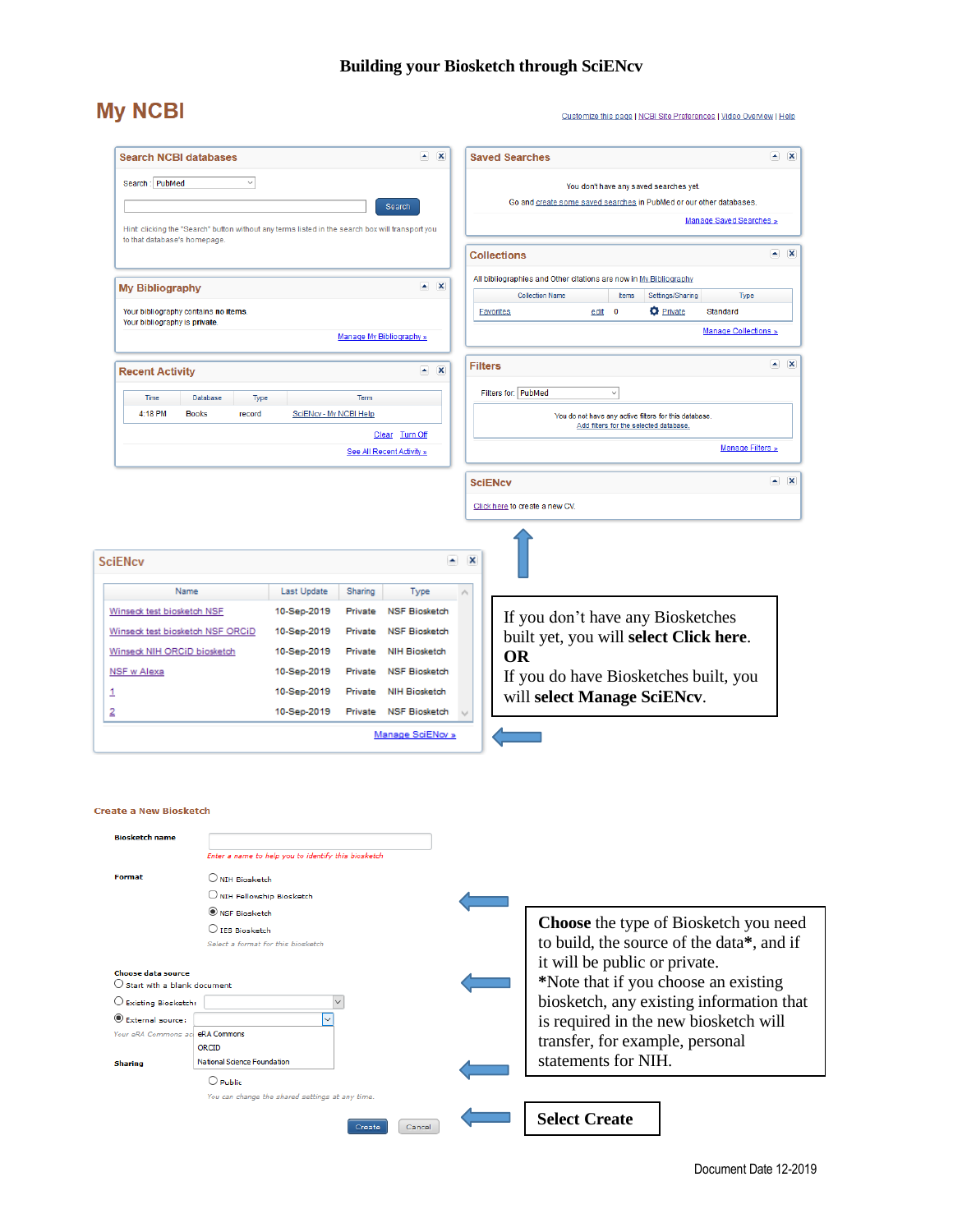## **BUILD AN NSF BIOSKETCH**

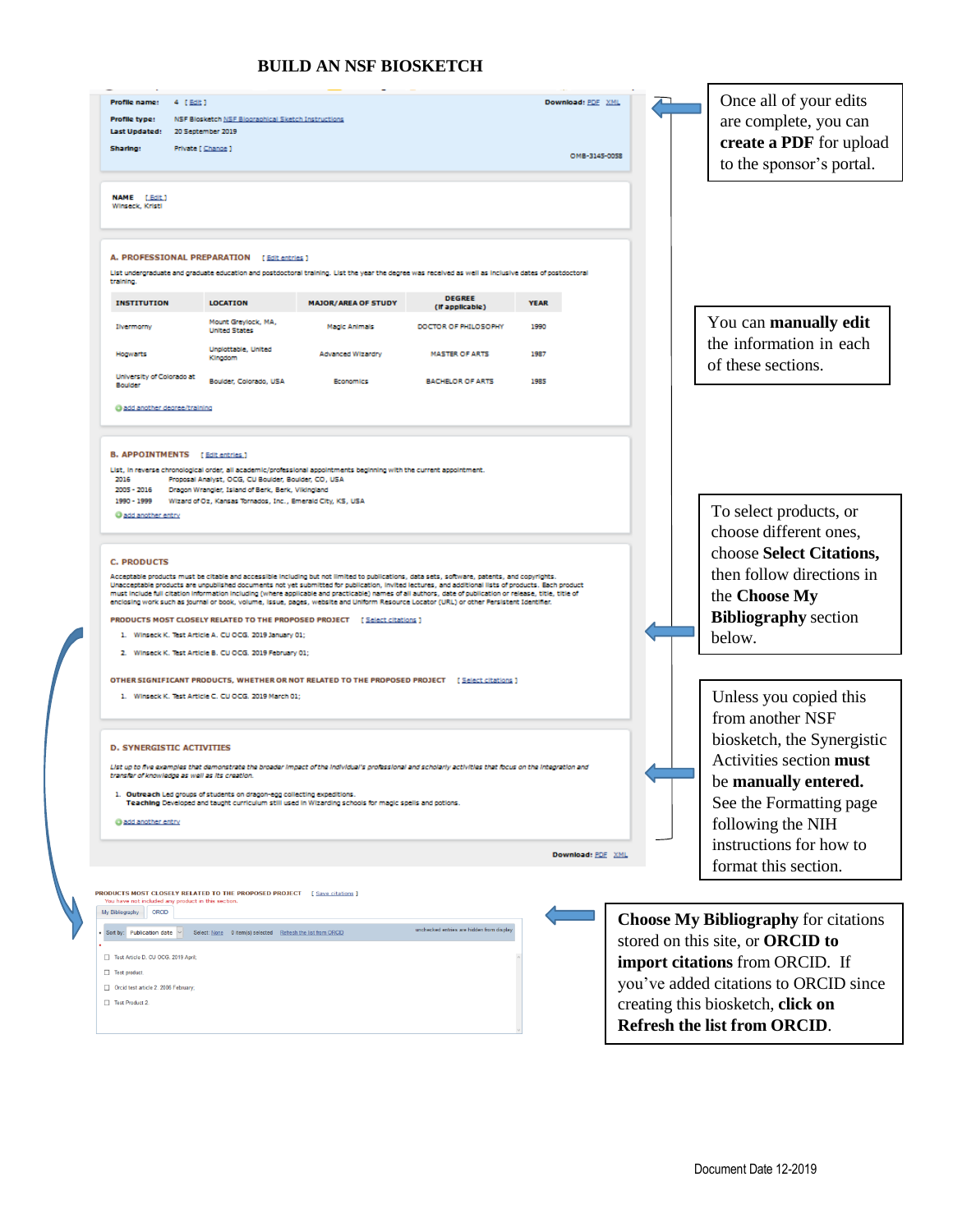## **BUILD AN NIH BIOSKETCH**

| SciENcy: About   Using<br>My NCBI » ScIENcy » Winseck NIH ORCID blosketch<br>Profile name: Winseck NIH ORCID blosketch [ Edit ]<br>Download: PDF Word XML<br>NIH BloSketch NIH Blooraphical Sketch Instructions (PDF)<br>Profile type:<br>23 September 2019<br>Last Updated:<br><b>Private [ Change ]</b><br>Sharing:<br>NAME [ Edit.]<br>Winseck, Kristi<br><b>CRA COMMONS ID</b><br><b>ORCIDID</b><br>kristi cu<br>http://graid.org/0000-0003-4169-9850                                                                                                             | Once all of your edits are<br>complete, you can create a PDF<br>for upload to the sponsor's<br>portal.<br>You can manually edit<br>the information in each                                                                 |
|-----------------------------------------------------------------------------------------------------------------------------------------------------------------------------------------------------------------------------------------------------------------------------------------------------------------------------------------------------------------------------------------------------------------------------------------------------------------------------------------------------------------------------------------------------------------------|----------------------------------------------------------------------------------------------------------------------------------------------------------------------------------------------------------------------------|
| EDUCATION/TRAINING [Edit entries ]<br>(Begin with baccalaureate or other initial professional education, such as nursing, include postdoctoral training and residency training if applicable.)<br><b>DEGREE</b><br><b>INSTITUTION AND LOCATION</b><br><b>MM/YYYY</b><br><b>FIELD OF STUDY</b><br>(If applicable)<br>University of Colorado Boulder, Boulder , US<br>12/1985<br>N/A<br>Cadd another degree/training<br>A. Personal Statement<br>You have not yet provided a personal statement                                                                         | of these sections.<br>Unless you copied this from<br>another NIH biosketch, the<br><b>Personal Statement section</b><br>must be manually entered. See                                                                      |
| Optional: You may identify up to four peer reviewed publications that specifically highlight your experience and qualifications for this project<br>[Save citations]<br>You have not listed any citations.<br>ORCID<br>My Bibliography<br>unchecked entries are hidden from display<br><b>Publication date</b><br>Select: None 2 Item(s) selected Add citations Go to My Bibliography<br>Sort by:<br>Winseck K. Test Article C. CU OCG. 2019 March 01;<br>Winseck K. Test Article B. CU OCG. 2019 February 01;<br>Winseck K. Test Article A. CU 009. 2019 January 01; | the Formatting page following<br>this page for how to format this<br>section.<br>See the instructions in the NSF<br>biosketch section above for<br>how to update and select<br>citations.                                  |
| <b>B. Positions and Honors</b><br>Positions and Employment [ Edit entries ]<br>1986 - 1995 Marketing Analyst, CareerTrack Seminars, Marketing, Boulder, US<br>2004 - 2016 T&G Advisor, Boulder Valley School District, TAG Services, Boulder, CO, US<br>2016<br>Proposal Analyst, University of Colorado Boulder, Office of Contracts and Grants, Boulder, CO, US<br>@ add another entry                                                                                                                                                                              |                                                                                                                                                                                                                            |
| Other Experience and Professional Memberships<br>You have not listed any professional memberships. Please add one<br><b>Honors</b><br>You have not listed any honors. Please add one.<br>C. Contribution to Science [Dane]<br>You can add up to 5 contributions. Drag and drop tabs to rearrange.<br>Add another contribution<br>1.<br>Delete this contribution<br><b>Desoription</b>                                                                                                                                                                                 | Unless you copied this from<br>another NIH biosketch, the<br><b>Contributions to Science</b><br>Description must be manually<br>entered. See the Formatting<br>page following this page for<br>how to format this section. |
| Citations<br>[Select citations]<br>a. Winseck K. Test Article A. CU OCG. 2019 January 01;<br>b. Winseck K. Test Article B. CU OCG. 2019 February 01:<br>Include link to complete list of published work in My Bibliography.<br>(Selecting this option will make the list public.)                                                                                                                                                                                                                                                                                     |                                                                                                                                                                                                                            |
| D. Additional Information: Research Support and/or Scholastic Performance [Dans]<br>Please check/uncheck to show/hide automatically imported grants.<br>You can modify or delete only those grants in the User tab.<br><b>ORCID</b><br>eRA.<br>User<br>Note: Do not use this tab to add NIH grants. Please use the eRA tab to add your NIH funding<br>You have not added any awards manually.<br>@ add another award<br>Download: PDF Word XML                                                                                                                        | Update this section the same<br>way you do the citation sections.<br>See the instructions in the NSF<br>biosketch section above for<br>how to update and select<br>citations.                                              |